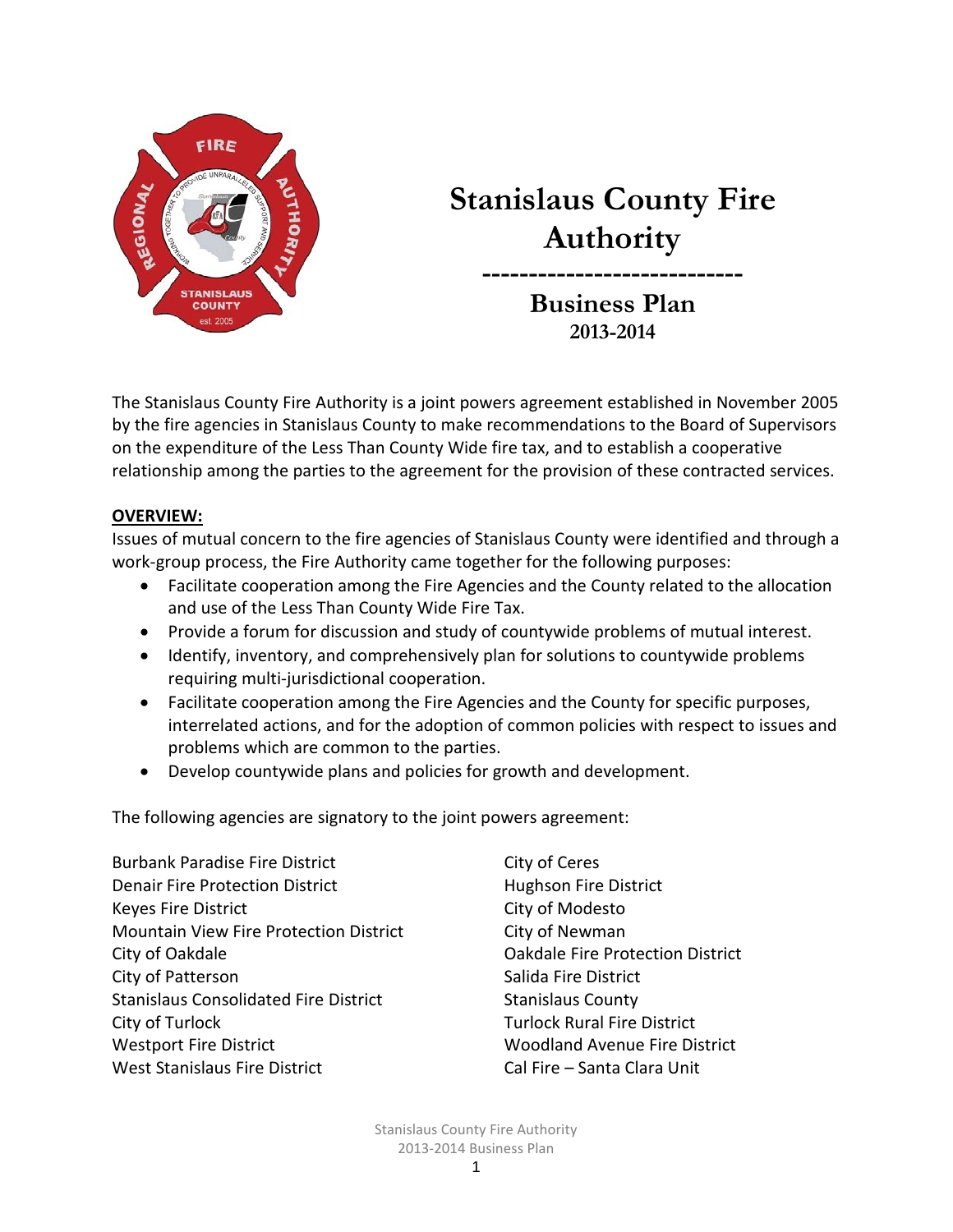The Stanislaus County Fire Authority Board is comprised of a representative from each fire agency listed above. Each individual agency adopted a resolution to approve the Joint Powers Agreement in order to participate. Each representative is entitled to one vote. As outlined in the Joint Powers Agreement, the Stanislaus County Fire Warden's Office is the administering agency. With the formation of the Modesto Regional Fire Authority, A Joint Powers Agreement, which includes the Stanislaus County Fire Warden's Office, it has become the administering agency on behalf of the County. The Fire Authority may designate any representative of a member agency to serve as Chairman, Vice-Chairman and Secretary.

A quorum of at least one half of the member agencies is required for the Fire Authority to take action. A two-thirds majority of those members present are required to approve all fiscal matters, including the use of the Less Than County-Wide Fire Tax, but not including expenditures of less than \$500.

# **FIRE AUTHORITY GOALS:**

The following goals were adopted and reaffirmed by the Fire Authority membership:

- Ensure an open environment that provides respectful and professional responsiveness to our community and agency partners.
- Adopt integrated, collaborative, and multi-disciplinary planning to ensure that our community and agency partners are served in an equitable, efficient and effective manner.
- Provide the highest quality of fire, life safety and all risk support services through collaborative community and agency partnerships in the areas of fire prevention, fire investigation, training, finance/administration, fire communications, and EMS within available funding. With the reduction in funding that has occurred over the last four fiscal years, this goal has been revised to eliminate those services that were not able to be funded which includes Training and EMS.
- Improve the stability and sustainability of revenue sources to support and enhance the fire, life safety and all risk services on a countywide basis.

### **STRATEGIC PLAN:**

The strategy of the Stanislaus County Fire Authority is to represent the interests of all member agencies by focusing on organizational goals of both the Fire Authority and individual agencies. The following strategies were reaffirmed by the membership:

- Expand and foster mutually beneficial relationships with internal and external fire agencies
- Enhance relationships between fire districts, cities, County agencies, and identified stakeholders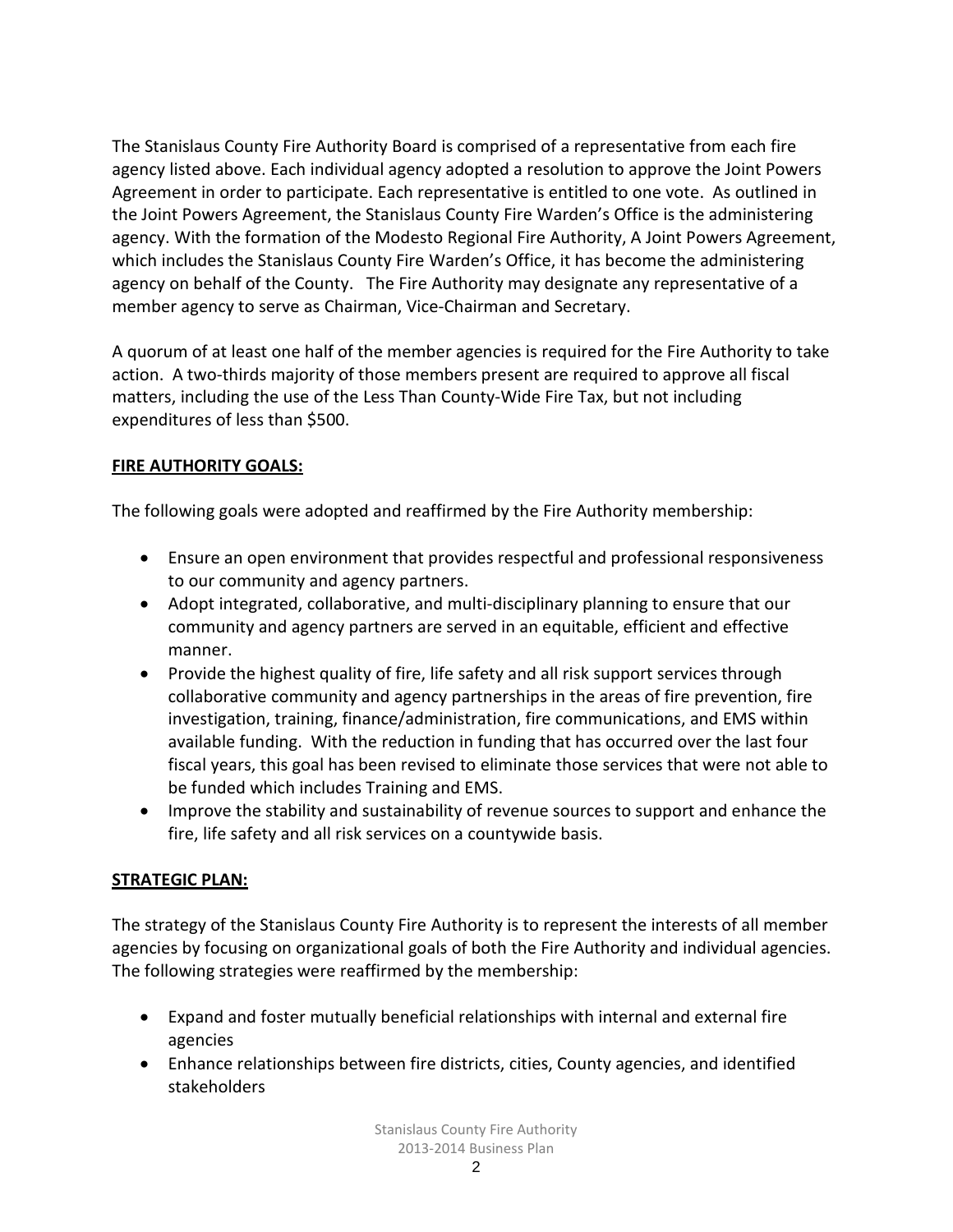- Achieve a unified voice and strengthen the fire service to meet future challenges
- Be the spokesperson/organization for fire and emergency services countywide
- Provide strategic direction, leadership, and influence to coordinate professional standards
- Encourage member agencies to develop and adopt defined service levels based upon the standards of cover process
- Initiate and support efforts that assist in funding the fire service
- Improve financial stability of the existing programs and services
- Explore financial opportunities
- Develop / maintain analysis and reporting systems that allow effective monitoring of financial performance

# **ACTION PLAN:**

The action plans are defined in an effort to meet the adopted strategies stated above. The Fire Authority recommended contracts for priority services, which are available to all agencies.

The following pages outline the provider's plans, based on the service priorities and expected funding, for the 2013/2014 fiscal year.

Funding for the Fire Authority's programs for the fiscal year 2013/2014 is dependent upon the projected Less Than County Wide Fire Tax, and projected fire prevention fees. With current economic conditions and the uncertainty of property tax revenues, it has been necessary for the Fire Authority to re-evaluate service levels.

On an annual basis, the Fire Authority identifies service priorities, performance expectations and funding allocations for those services identified as critical to the fire agencies in Stanislaus County. Then, based on available funding, the group targets achievable service levels. During the process, there are services that have been identified as desirable, but funding constraints do not allow for those services.

It is the intent and purpose of the Fire Authority to achieve the most efficient and effective use of the Less Than County Wide Tax revenues, and to seek partnerships to advance our ability to provide fire and emergency services in Stanislaus County.

It has been the goal of the Fire Authority to provide services commensurate with funding levels. There has been a decrease in property tax revenues for each of the last four years, and this trend is expected to extend or level out in the next fiscal year. Adjustments are based on available funding and agreed to by the service providers to ensure a sustainable program.

The services outlined in this plan are provided by Modesto Regional Fire Authority, a Joint Powers Agreement for the provision of fire and emergency services. Through the agreement, the County has determined that the funding from the Less Than Countywide Fire Tax shall be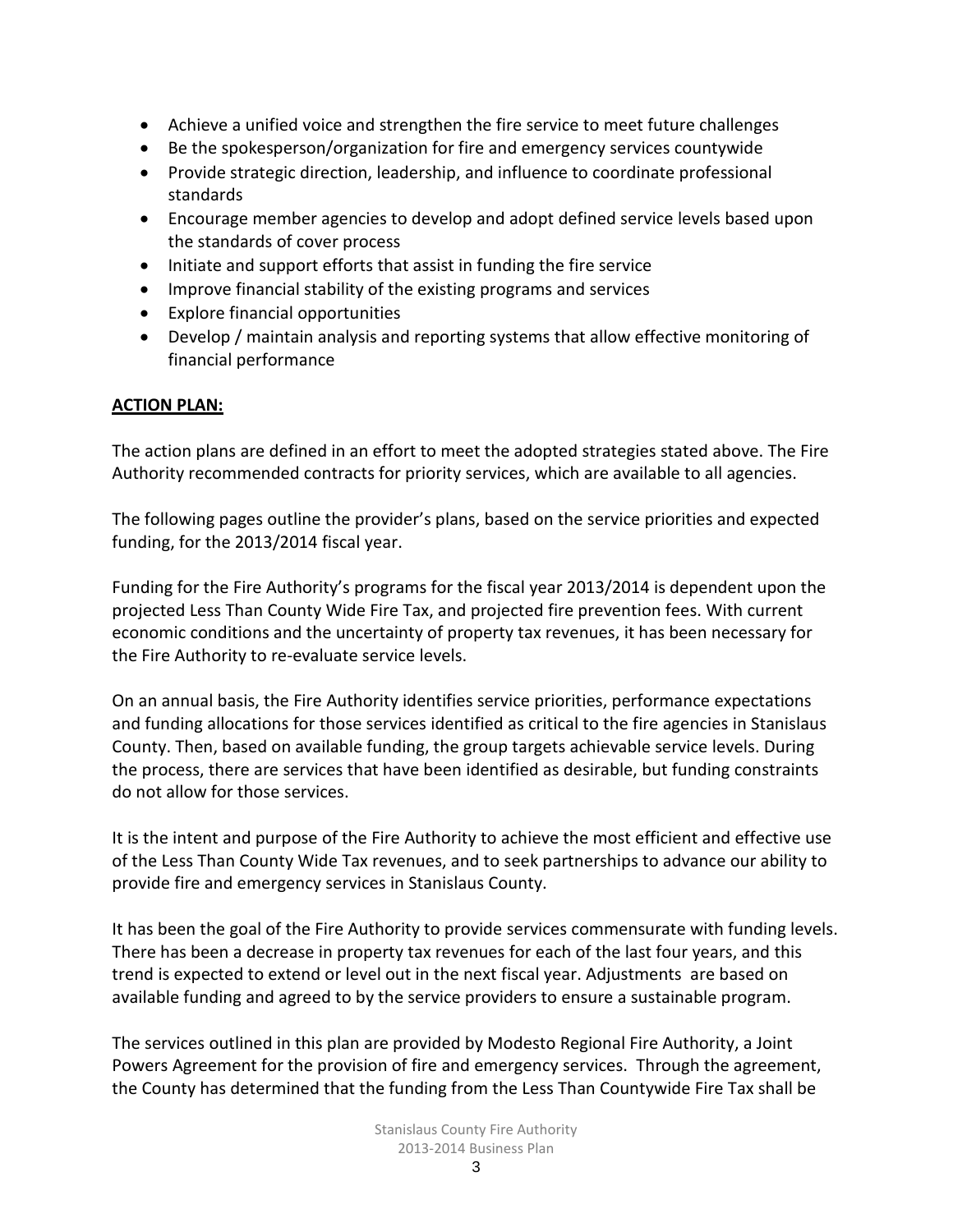directed to this newly formed agency to provide those services identified and prioritized as important by the fire service representatives.

During the 2013-2014 fiscal year, the Stanislaus County Fire Authority will continue to hold quarterly meetings for updates on services provided and financial information. Regular subcommittee meetings to address issues specific to each service are held on a regular basis or as requested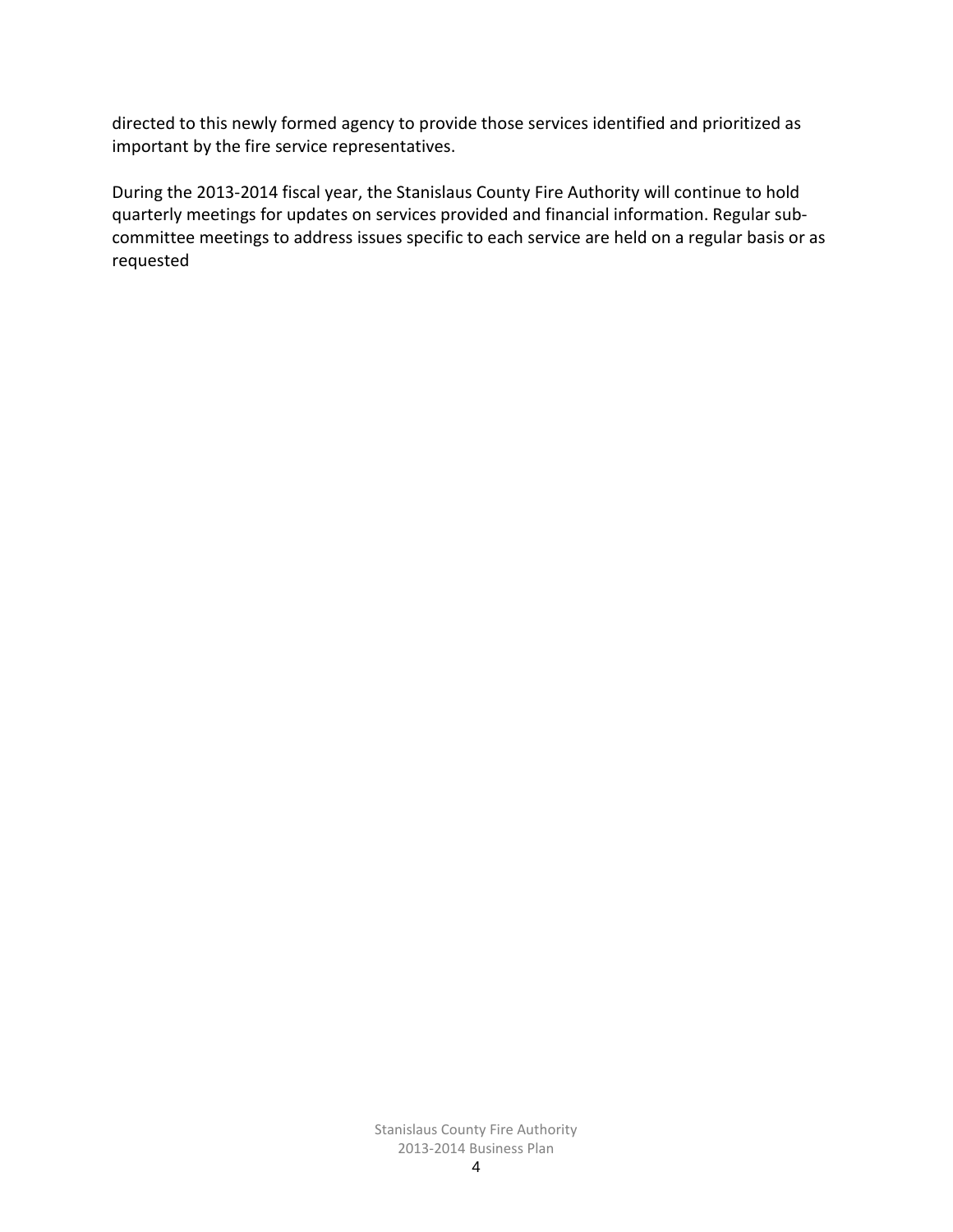### **FINANCE & ADMINISTRATIVE SUPPORT SERVICES**

#### **Funding \$169,554**

In 2013-2014, Finance & Administrative Support Services will continue to administer and manage the Less Than Countywide Fire Tax budget, which includes County costs as well as service provider reimbursement. This position coordinates the meetings, agendas, required filings; distributes reports provided by the service providers to all of the participating agencies; addresses issues affecting the fire districts; and seeks opportunities to provide for regional solutions to common challenges. Support for the Fire and Rescue Operational Area Coordinator is provided through this program, which allows assistance to individual agencies as well as the mutual aid system as a whole.

The programs priorities are to:

- Administer the budget within the County guidelines and processes and report to the Fire Authority
- Provide administrative support to the Fire Authority with agendas, board reports, minutes, conflict of interest statements, and information updates on Fire Warden website
- Administer MDC and Fire RMS programs including billing of participating agencies and processing of all related maintenance contracts and invoices
- Assist fire agencies with financial information, human resources, and administrative issues as requested
- Continue to seek opportunities to fund regional equipment
- Ensure that Fire Authority members are updated through annual report, business plan, and budget documents
- Communicate with county CEO staff and Board of Supervisors regarding the goals, priorities, needs and expectations of the Fire Authority
- Provide support to the Fire and Rescue Operational Area Coordinator
- Administer special projects to support the fire service in Stanislaus County
- Coordinate quarterly meetings to address mutual concerns and issues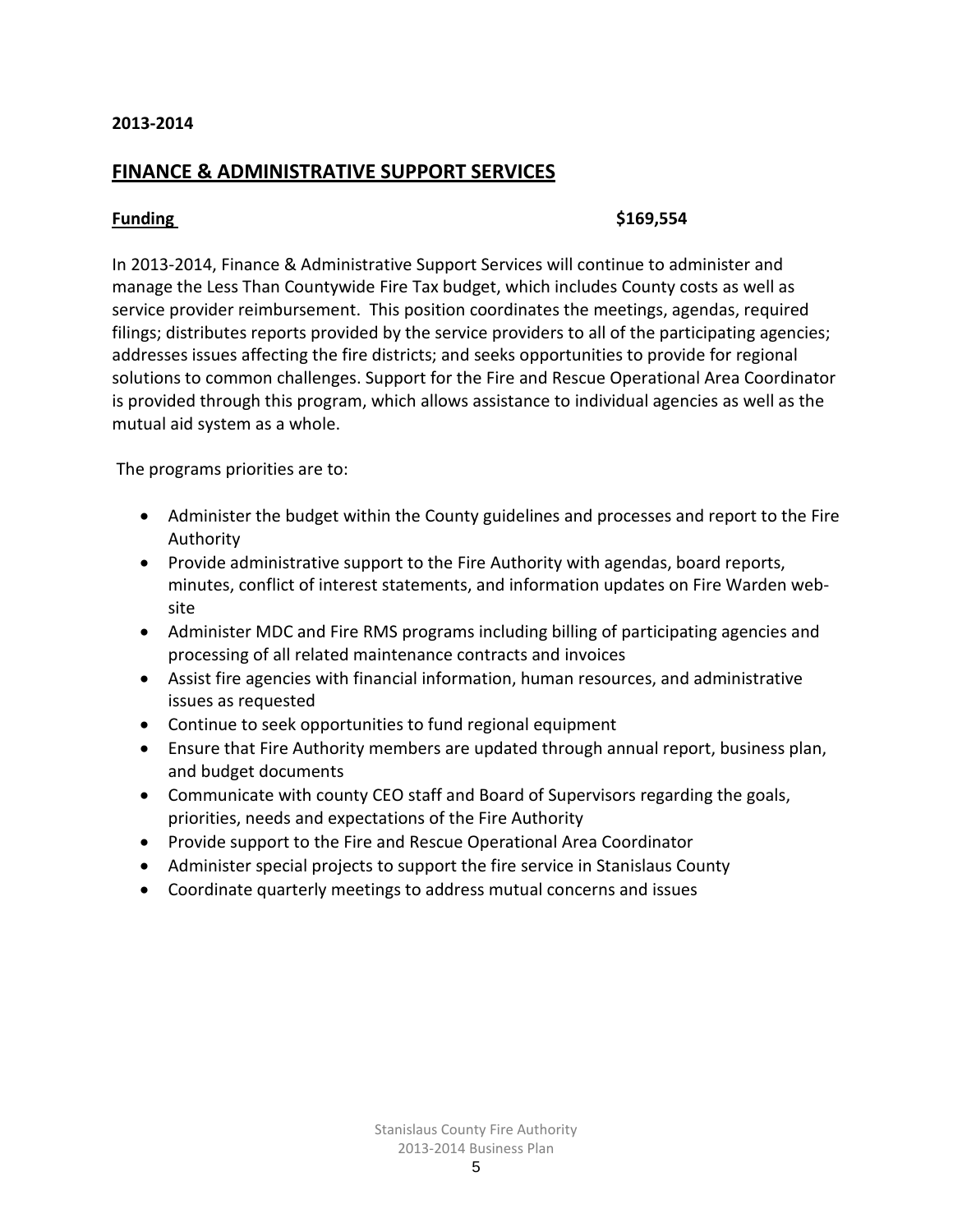# **FIRE TECHNOLOGY & COMMUNICATIONS SERVICES**

#### **Funding \$149,133**

The Fire Technology & Communications Services will continue to assist fire agencies throughout Stanislaus County in 2013-2014 by supporting and enhancing the many systems that provide critical communications capabilities. The services will continue to focus on programs that were identified as priorities throughout the prior fiscal years. The original plan document identified additional staff to achieve the goals and objectives of this program. To date, hiring additional full time staff has not been possible due to the need to fund other services with limited revenues. During the time this program has been functioning, it has become very apparent that there are demands well beyond what staff can provide. As a result of increased costs to support infrastructure, radio, mobile data computer, CAD, and specific agency requests, the funding has been increased slightly for the fiscal year. During the 2013-2014 year, the following services will continue to be provided:

- Represent county fire agencies on SR911 Operational Technical Advisory Committee (OTAC)
- Lead the Communications Advisory Committee
- SR911 fire service representative for CAD
- Represent the fire service in Geographic Information Systems (GIS) map development for Stanislaus County.
- Represent Stanislaus County fire agencies in statewide communications groups (CALSIEC, Bay Area Radio Users Group- BAYFROG, and Statewide COMT and Capital Bay Planning Area)
- Represent the fire service as the lead of the regional mobile data computer project
- Continue to work towards establishing radio interoperability within Stanislaus County
- Completed implementation of frequency narrow-banding of all fire frequencies within Stanislaus County
- Assist fire agencies with grant writing for their communications needs
- Annually provide updated radio frequency loads for specific mobiles and portables
- Monitor technology trends and recommend system improvements
- Provide recommendations for standardized radio equipment
- Recommend IT systems countywide
- Provide administration and technical support for the regional records management system (RMS)
- Serve on project team to develop and implement county-wide fire records management system
- Coordinate dispatch center to dispatch center training and communications
- Manage and support NetMotion and RMS servers for regional systems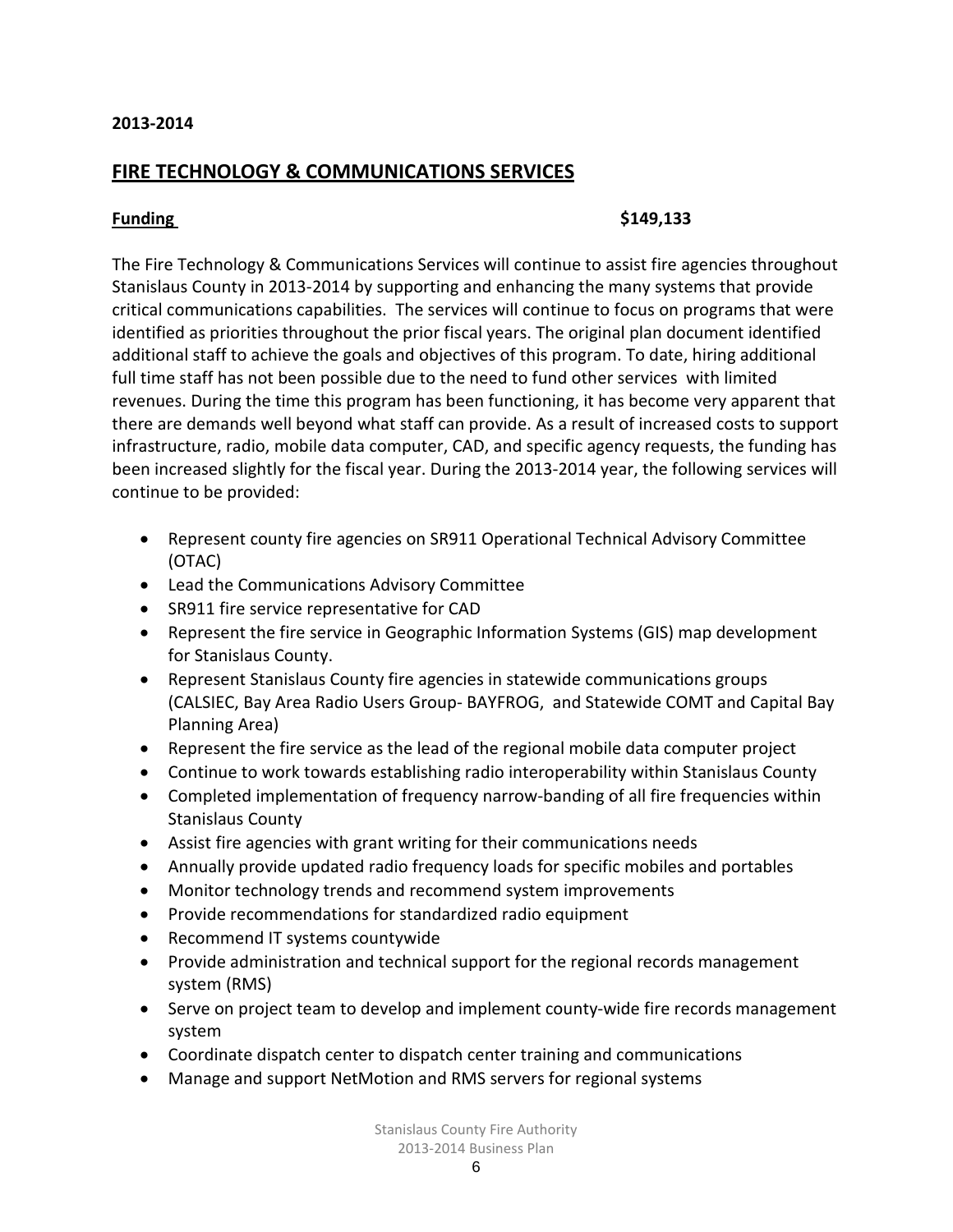### **FIRE INVESTIGATION SERVICES**

#### **Funding \$331,058**

As a result of previous reductions the Fire Investigation Unit has been restructured over the last two years. This restructuring provided for investigation services to continue throughout the County while meeting the constraints of the current fiscal environment. In 2013-2014 the funding increased towards the program, only to cover the costs and not to change the level of services.

- Determine origin and cause of fires in compliance with NFPA 921 guidelines.
- Provide documentation and assistance to law enforcement agencies for follow up of criminal fire investigations.
- Provide documentation and assistance to District Attorney's office regarding criminal fire investigations.
- Provide documentation and assistance to private fire investigators and insurance industry representatives regarding civil fire investigations.
- Establish an effective training program for chief and company officers throughout the County to conduct preliminary fire investigations and initial origin and cause determinations following NFPA 921 guidelines.
- Establish effective lines of communications with partner agencies to promote information sharing.
- Provide training for fire investigation staff to increase their skills and proficiency in the field of fire investigation.
- Provide a quarterly report to the Fire Authority that outlines the number of fires investigated, case status, dollar loss, and number of arrests by jurisdiction.
- Actively participate in the Stanislaus County Arson Task Force.
- Facilitate regular meetings for all county fire agencies to discuss issues and concerns related to fire investigations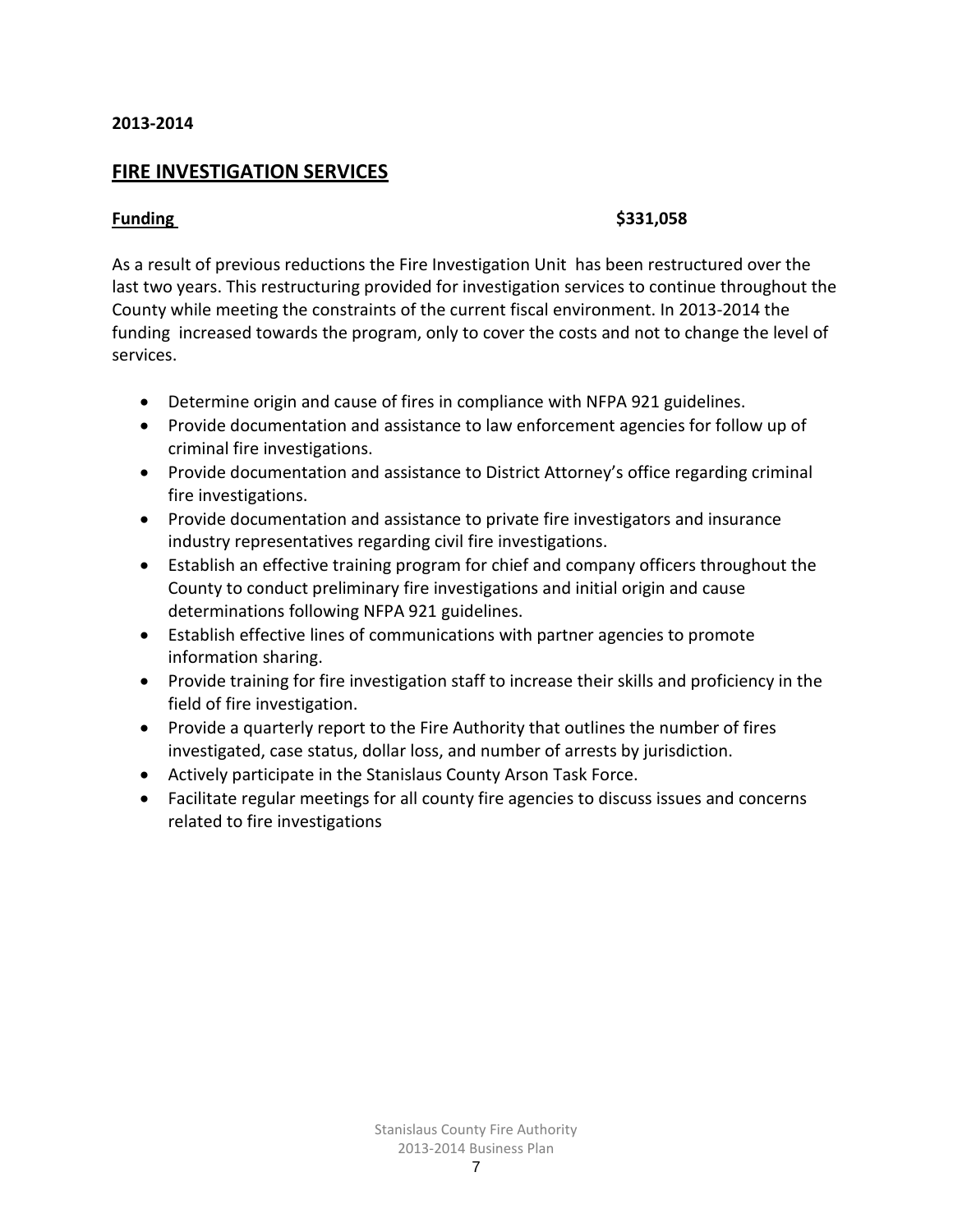### **FIRE PREVENTION SERVICES**

#### **Funding \$535420**

The 2013-2014 Fire Prevention Services action plan assumes that the funding level for the program will experience little increase from the previous years. This funding, will cover increased costs and allow the following objectives to be addressed:

- Continue cooperation and communications between the Fire Marshal and Fire Districts regarding impacts of new development projects
- Maintain state mandated inspection program
- Increased target hazard and business inspection programs
- Continuously evaluate local fire and life safety codes and ordinances as they apply to current and proposed projects
- Active involvement in the code hearing process to ensure that Stanislaus County fire agencies may have input in the next code adoption cycle
- Continue with cooperative vegetation/ force clean program with the districts
- Continue the use of the fire records management system for enhanced reporting processes and fee tracking
- Continue training program to increase knowledge and proficiency of Fire Prevention **Specialists**
- Enhance partnerships with business community, groups and county departments
- Analyze fire prevention fees for cost recovery data
- Develop a countywide static rural water supply recommendation except for SRA
- Facilitate regular meetings for all county fire agencies to discuss issues and concerns related to fire prevention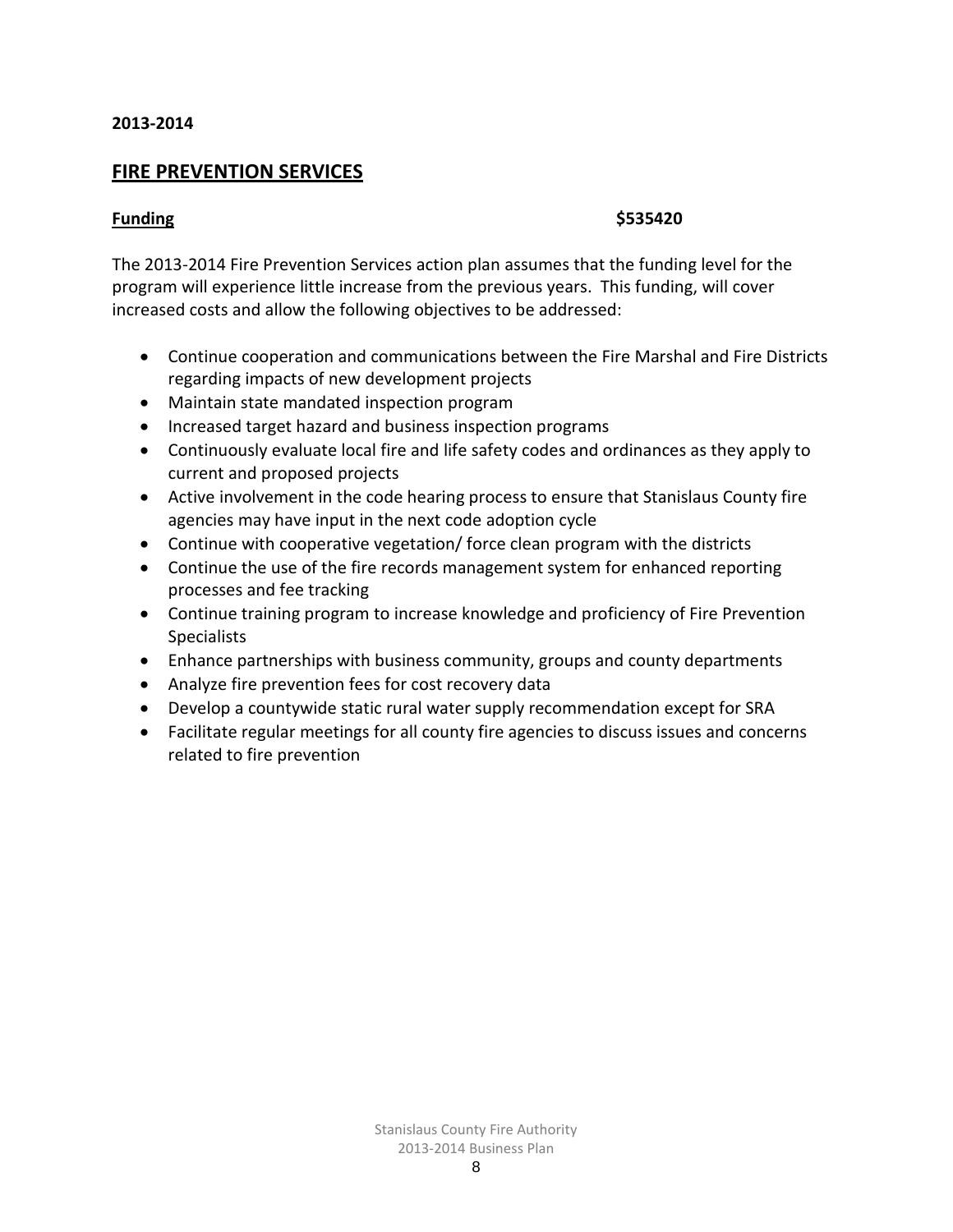# Stanislaus County Fire Authority Budget Narrative June 2013

The following budget projection worksheet projects revenues and expenses for 2013-2014

At the time the Fire Authority was formed, the County Fire Service Fund, through property taxes, had experienced significant growth on an annual basis for several years. The last four years have seen a significant overall reduction to property taxes and the services that are provided though this funding. The following assumptions were used in developing the 2012- 2013 proposed budget:

- o 2012-2013 property tax collections were only slightly lower than projected, therefore, 2013-2014 projections have been maintained at the same level anticipating that property taxes will begin to recover...
- o Fire Prevention fees showed an increase during the 2012-2013 fiscal year. We are hope that there will be a continued upswing in activity. The projections are consistent with current activity.

The following measures have been put in place to achieve a balanced budget:

- o Increase Fire Technology & Communication funding by \$3,009
- o Increase in Fire Prevention funding by \$14,000
- o Increase in Fire Investigation funding by \$13,669
- o Decrease in Finance and Admin. support and County Costs of \$8,817

The net affect of the changes listed above is a balanced budget. In past years the Fire Authority members have stated that the services provided must be commensurate with the revenues received. The 2013-2014 Budget has achieved that objective.

Over the next year the priorities identified by the membership and services being provided will continue to be evaluated.